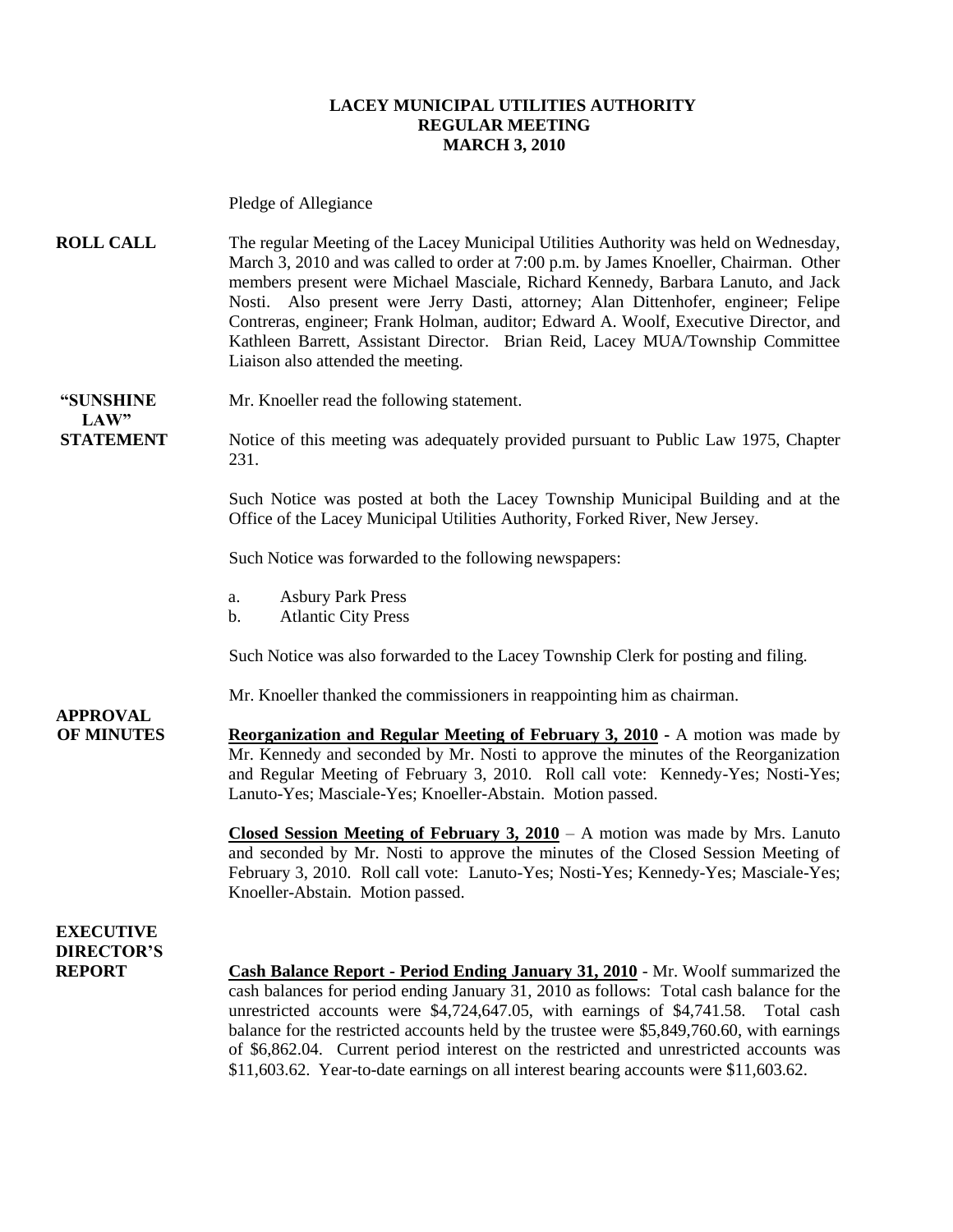**Resolution 2010-22 - Appoint Computer Consultant – D & M Associates** - A motion was made by Mr. Kennedy and seconded by Mr. Masciale to adopt *Resolution No. 2010- 22, Resolution of the Lacey Municipal Utilities Authority, County of Ocean, State of New Jersey, Appointing David J. Kubiak of D & M Associates as Authority Computer Consultant.* Roll call vote: Kennedy-Yes; Masciale-Yes; Nosti-Yes; Lanuto-Yes; Knoeller-Yes. Motion passed.

**Resolution 2010-20 – Appoint Financial Advisor/Investment Manager – Cavanaugh Capital Management** *–* A motion was made by Mr. Kennedy and seconded by Mrs. Lanuto to adopt *Resolution 2010-20, Resolution of the Lacey Municipal Utilities Authority, County of Ocean, State of New Jersey, Appointing Cavanaugh Capital Management as Authority Financial Advisor/Investment Manager*. Roll call vote: Kennedy-Yes; Lanuto-Yes; Nosti-Yes; Masciale-Yes; Knoeller-Yes. Motion passed.

**Resolution 2010-37 – Transfer of Funds – 2009 Sewer Budget** – On recommendation by the executive director, a motion was made by Mr. Masciale and seconded by Mr. Nosti to adopt Resolution *2010-37, Resolution of the Lacey Municipal Utilities Authority, County of Ocean, State of New Jersey, Authorizing Transfer of Funds, 2009 Sewer Budget.* Roll call vote: Masciale-Yes; Nosti-Yes; Lanuto-Yes; Kennedy-Yes; Knoeller-Yes. Motion passed.

Mr. Woolf stated the Authority received the New Jersey Utilities Authority Joint Insurance Fund award for complying with the insurance company's safety incentive program. He acknowledged Darren Coraggio for doing an outstanding job as the Authority's Compliance Officer.

**REPORT February Meter Reads** – Ms. Barrett reported 3,788 meters were read in February for Cycles 3 and 9. Fifty-eight work orders were cut to obtain manual reads not obtained during regular meter read routes. Twelve reads were questioned because of high usage. Seven customers were contacted by phone. Five customers were sent letters.

> **March Billing –** Ms. Barrett reported utility bills were mailed/hand delivered on March  $2<sup>nd</sup>$  in the amount of \$650,486.82. Penalties were assessed on 3,230 past due accounts (all cycles) in the amount of \$13,020.25 for a total billing in March of \$663,507.07.

> **Customer Service –** Ms. Barrett reported seventeen new customer welcome letters were mailed in January and four responses were received in February. Thirty-one final reads with equipment inspections were performed in February with no violations.

> **Tax Sale** – Ms. Barrett reported the final list was certified to the Tax Collector as of the close of business day on February  $9<sup>th</sup>$  in the amount of \$225,443.00 on 294 accounts. Prior to the tax sale the Tax Collector's office collected LMUA charges for 69 accounts totaling \$58,872.32. The Tax Collector sold liens on 225 accounts in the amount of \$166,570.68. The Authority collected \$13,671.81 in preparation costs, which has been paid to the Township.

> **MUAA** – Ms. Barrett reported the MUAA dinner/meeting would be held on Thursday, March  $11<sup>th</sup>$ . The speaker topic will be renewable solar energy.

# **BUSINESS**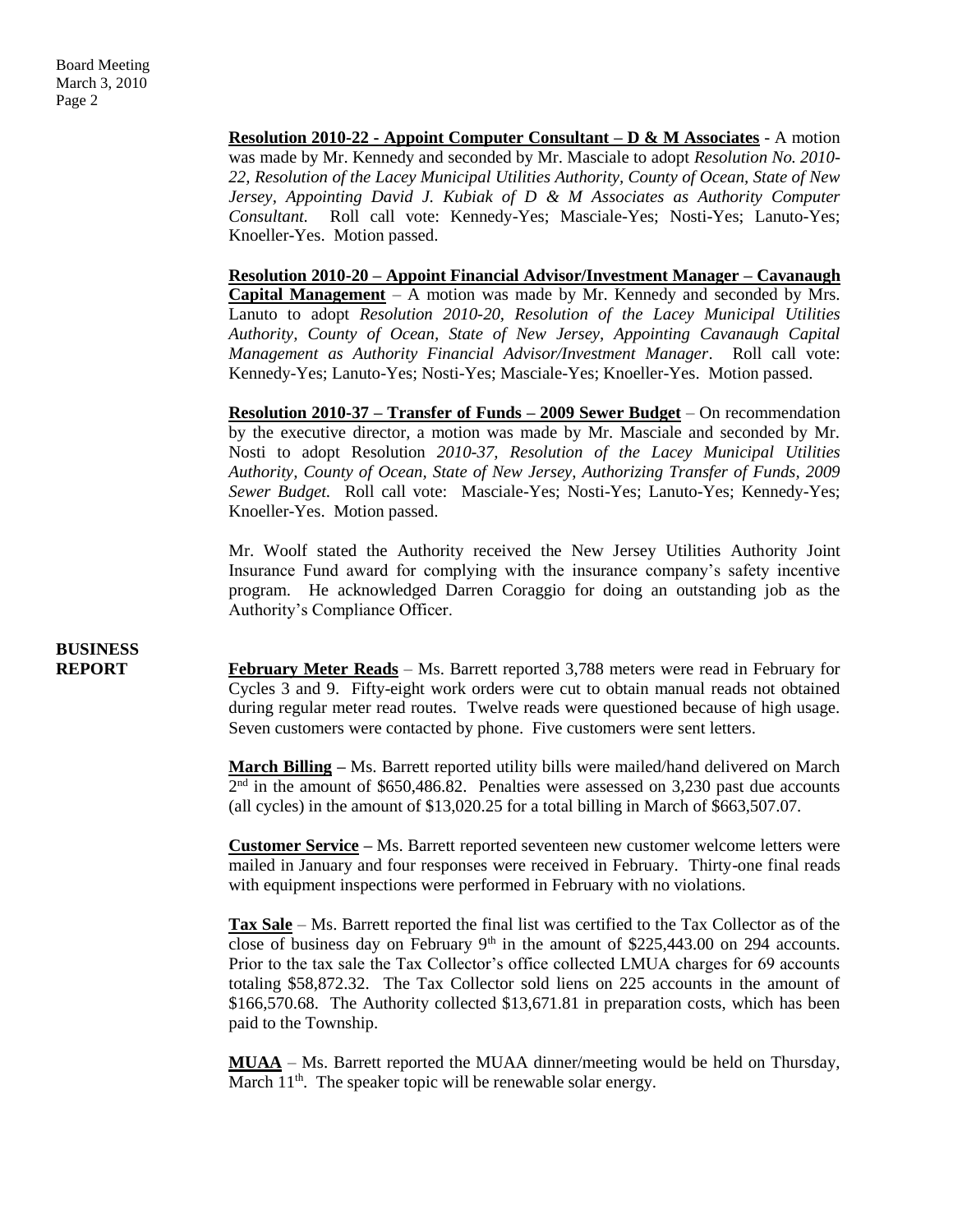# **ENGINEER'S**

**REPORT Resolution 2010-36 – Cash Maintenance Guarantee Release – Closeout Escrow Account – Gary Italiano** – On recommendation by the Authority's engineer, a motion was made by Mr. Kennedy and seconded by Mrs. Lanuto to adopt *Resolution 2010-36, Resolution of the Lacey Municipal Utilities Authority, County of Ocean, State of New Jersey, Cash Maintenance Guarantee Release, Close Out Developer Escrow Account, Gary Italiano – Block 1635, Lot 31.* Roll call vote: Kennedy-Yes; Lanuto-Yes; Nosti-Yes; Masciale-Yes; Knoeller-Yes. Motion passed.

> **Change Order No. 1 – Beach Boulevard Bridge – CRJ Contracting Corp**. - At the recommendation of the executive director, the change order is tabled until the next meeting.

> **Change Order No. 1 – Construction of Wells No. 7 & 8 – A.C. Schultes, Inc**. – On recommendation by the Authority's engineer, a motion was made by Mr. Masciale and seconded by Mr. Kennedy to approve Change Order No. 1 representing final well design, sealing of the borehole and relief screen for a net contract decrease of (\$1,584.00). Roll call vote: Masciale-Yes; Kennedy-Yes; Nosti-Yes; Lanuto-Yes; Knoeller-Yes. Motion passed.

> Wells and Water Treatment Plant at Well No. 1 – Mr. Dittenhofer stated construction of test well No. 7 is complete, and the 24-hour pump test is done. He stated water quality sample results should be provided in a few weeks. Preliminary data on the chloride for the well is low; therefore, there should not be any saltwater intrusion problems. Site restoration will be completed before test well No. 8 drilling starts.

> **Beach Boulevard Bridge Utility Relocation** – Mr. Dittenhofer stated this project is complete and water and sewer mains were placed into service.

> **Repainting of Tank No. 2** – Mr. Dittenhofer stated the contract documents are being prepared, and a preconstruction meeting has been scheduled.

> **Maintenance Garage Re-Roofing** – Mr. Dittenhofer stated the contract documents are being prepared, and a preconstruction meeting has been scheduled.

> **Cleaning and Televising Contract No. 6** – Mr. Dittenhofer stated the contract documents are being prepared, and a preconstruction meeting has been scheduled.

> **Municipal Lane Pump Station Upgrades & Standby Non-Clog Pumps** – Mr. Dittenhofer stated the contract documents are being prepared, and a preconstruction meeting has been scheduled.

# **ATTORNEY'S**

**REPORT Resolution 2010-35 – Rejecting Bids for Flow Assessment Monitoring for Cleaning & Televising Contract No. 6** – On recommendation by the Authority's attorney, a motion was made by Mr. Masciale and seconded by Mr. Kennedy to adopt *Resolution 2010-35, Resolution of the Lacey Municipal Utilities Authority, County of Ocean, State of New Jersey, Rejecting all Bids for the Flow Assessment Monitoring for the Cleaning*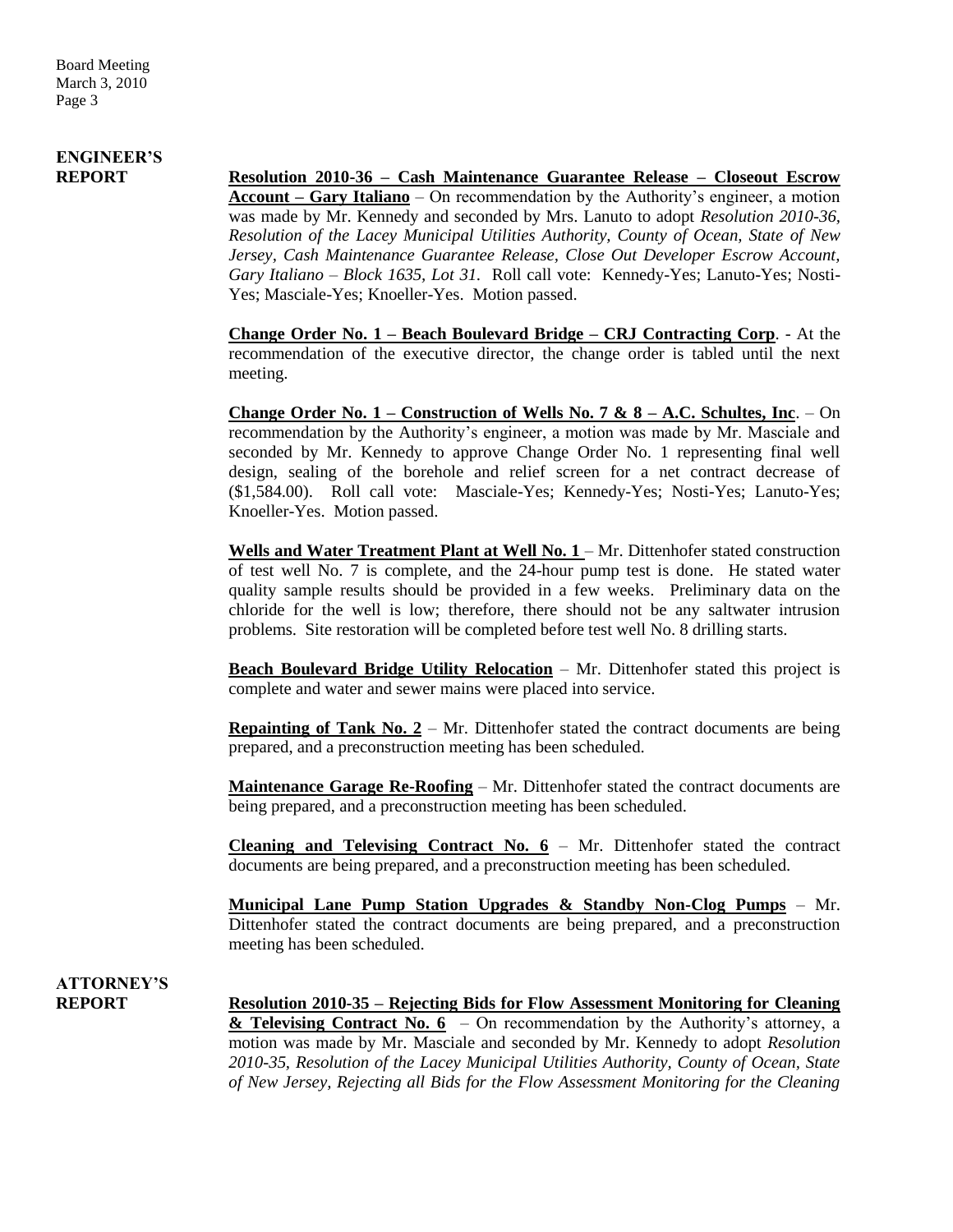*and Televising Contract No. 6.* Roll call vote: Masciale-Yes; Kennedy-Yes; Nosti-Yes; Lanuto-Yes; Knoeller-Yes. Motion passed.

**Lacey Township Lease Agreement** – Mr. Dasti stated he sent a letter to the Township's Attorney regarding the Authority's concerns with regard to the draft lease agreement prepared by their office. As of this date, a response has not been received.

## **AUDITOR'S**

**REPORT Accountant's Status Report – Month Ended January 31, 2010 –** Mr. Holman reported an unfavorable variance on user charges. Revenues are above budget, and expenses are under budget. He stated the year-end audit is complete, and a meeting is scheduled with the Finance Committee for March 23<sup>rd</sup> to discuss the audit.

#### **CORRESPONDENCE**

**Robin Paczkowski, Cedarwood Drive** – Ms. Paczkowski is requesting relief of utility bill, due to a leaking pipe. Since the water did not go into the sewer system, a motion was made by Mr. Kennedy and seconded by Mr. Masciale to grant a credit adjustment on the sanitary sewer charges in the amount of \$34.53 (11,800 gallons). Roll call vote: Kennedy-Yes; Masciale-Yes; Nosti-Yes; Lanuto-Yes; Knoeller-Yes. Motion passed.

**Mr. & Mrs. Moore, 5 Hollywood Blvd. S** – Mr. & Mrs. Moore are requesting relief of utility bill, due to a water leak. Since the water did not go into the sewer system, a motion was made by Mr. Kennedy and seconded by Mr. Masciale to grant a credit adjustment on the sanitary sewer charges in the amount of \$164.83 (52,500 gallons). Roll call vote: Kennedy-Yes; Masciale-Yes; Nosti-Yes; Lanuto-Yes; Knoeller-Yes. Motion passed.

**OLD<br>BUSINESS** 

**Professional Services Agreement – Gluck, Walrath, LLC – Authority Bond Counsel** Chairman Knoeller and Secretary Kennedy executed the Professional Services Agreement between the Lacey Municipal Utilities Authority and Gluck, Walrath, LLC for the period from February 4, 2010 to February 2, 2011.

**Professional Services Agreement – Dasti, Murphy, McGuckin, Ulaky, Cherkos & Connors – Authority Attorney** – Chairman Knoeller and Secretary Kennedy executed the Professional Services Agreement between the Lacey Municipal Utilities Authority and Dasti, Murphy, McGuckin, Ulaky, Cherkos & Connors for the period from February 4, 2010 to February 2, 2011.

**Professional Services Agreement – Holman & Frenia, P.C. – Authority Auditor** – Chairman Knoeller executed the Professional Services Agreement between the Lacey Municipal Utilities Authority and Holman & Frenia, P.C. for the period from February 4, 2010 to February 2, 2011.

**Professional Services Agreement – Birdsall Engineering, Inc. - Authority Conflict Engineer** – Chairman Knoeller and Secretary Kennedy executed the Professional Services Agreement between the Lacey Municipal Utilities Authority and Birdsall Engineering, Inc. for the period from February 4, 2010 to February 2, 2011.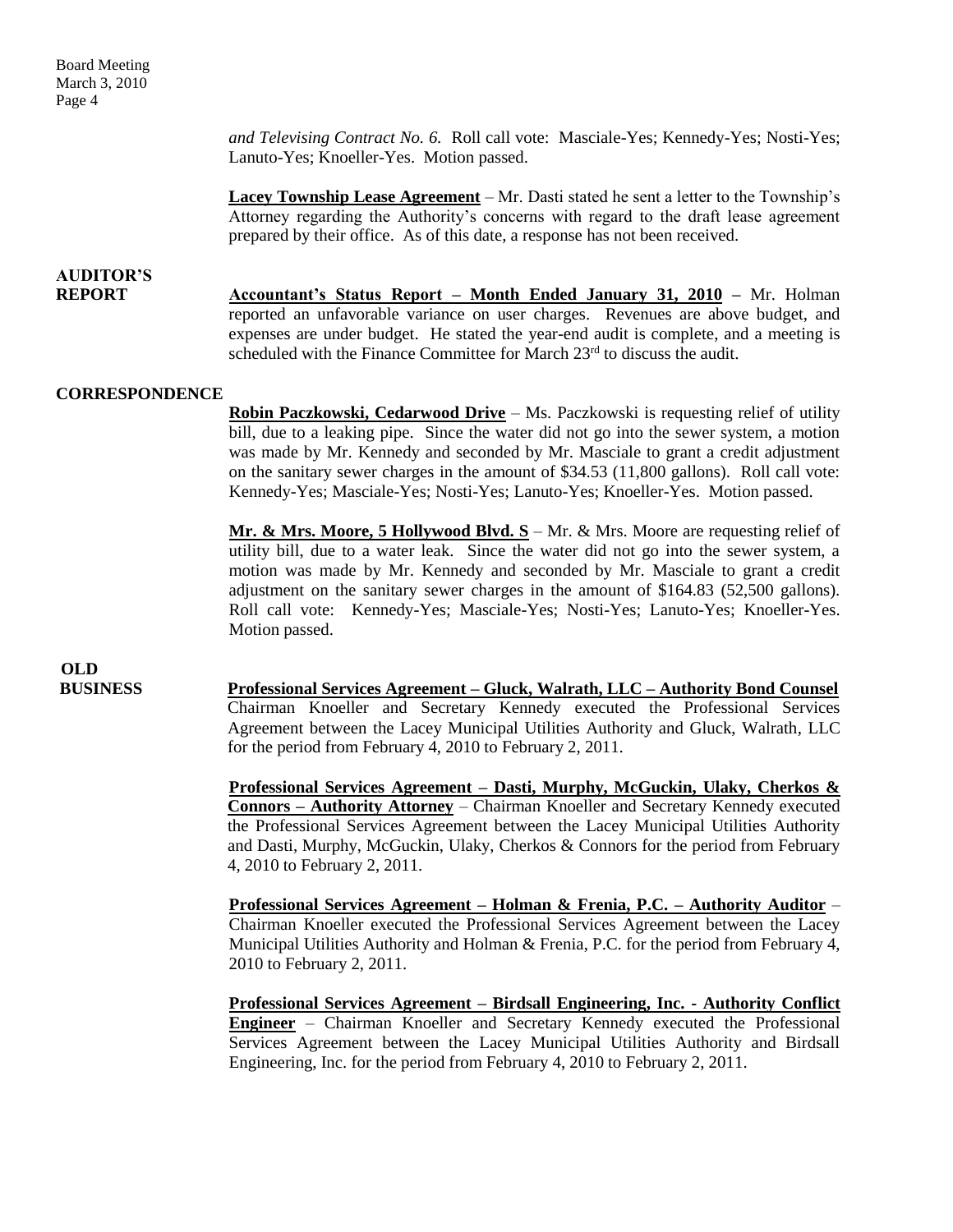**Professional Services Agreement – Connor Strong Companies, Inc. - Authority Risk Management Consultant** – Chairman Knoeller and Secretary Kennedy executed the Professional Services Agreement between the Lacey Municipal Utilities Authority and Connor Strong Companies, Inc. for the period from February 4, 2010 to February 2, 2011.

## **NEW**

 **BUSINESS** Mr. Knoeller asked Mr. Woolf the status on the grease trap inspection program. Mr. Woolf stated the engineer has been adamant about making sure the right equipment is required for all restaurants. Instead of having a grease trap under the sink, it will be required that restaurants have interceptors in the parking lot. Mr. Knoeller asked Mr. Woolf to provide the board with a plan of action for the April meeting. Mr. Masciale asked that an enforcement plan also be included.

### **PUBLIC BUSINESS/**

**COMMENT Regina Discenza –** Mrs. Discenza informed the board that she attended the Board of Adjustment meeting. She stated the T-Mobile cell tower at the Lacey Retail Center site was discussed, and T-Mobile's engineer testified they are moving a storm drain at the base of the tower. Additionally, they stated that gravel would be placed over the grass under the tower, as well as moving/changing a sidewalk. Mrs. Discenza stated at the last LMUA board meeting, T-Mobile indicated that no storm drains were going to be moved.

> Mrs. Discenza asked when is the Beach Boulevard Bridge expected to be finished. Mr. Knoeller stated it is expected to be a six-month project. He noted that the bridge has not been taken down yet. Mr. Reid stated originally it was a 3-4 month project; however, due to weather and construction setbacks the project is on going.

> Mr. Masciale asked if the storm drain is moved at the cell tower, would it have any impact on the Authority. Mr. Woolf stated as long as the storm water is not diverted to the other basin there would be no impact. Mr. Masciale asked Mr. Woolf to look into this.

# **PAYMENT OF**

**VOUCHERS** WHEREAS, the members of the Lacey Municipal Utilities Authority carefully examined all vouchers presented for payment of claims;

> **NOW, THEREFORE, BE IT RESOLVED** by the Lacey Municipal Utilities Authority that:

> 1. Said vouchers in the sum of \$1,524,816.97 be and the same are hereby approved to be paid.

2. Said vouchers are listed on the attached computer check register.

A motion was made by Mr. Masciale and seconded by Mr. Kennedy to adopt the above resolution. Roll call vote: Masciale-Yes; Kennedy-Yes; Nosti-Yes; Lanuto-Yes; Knoeller-Yes. Motion passed.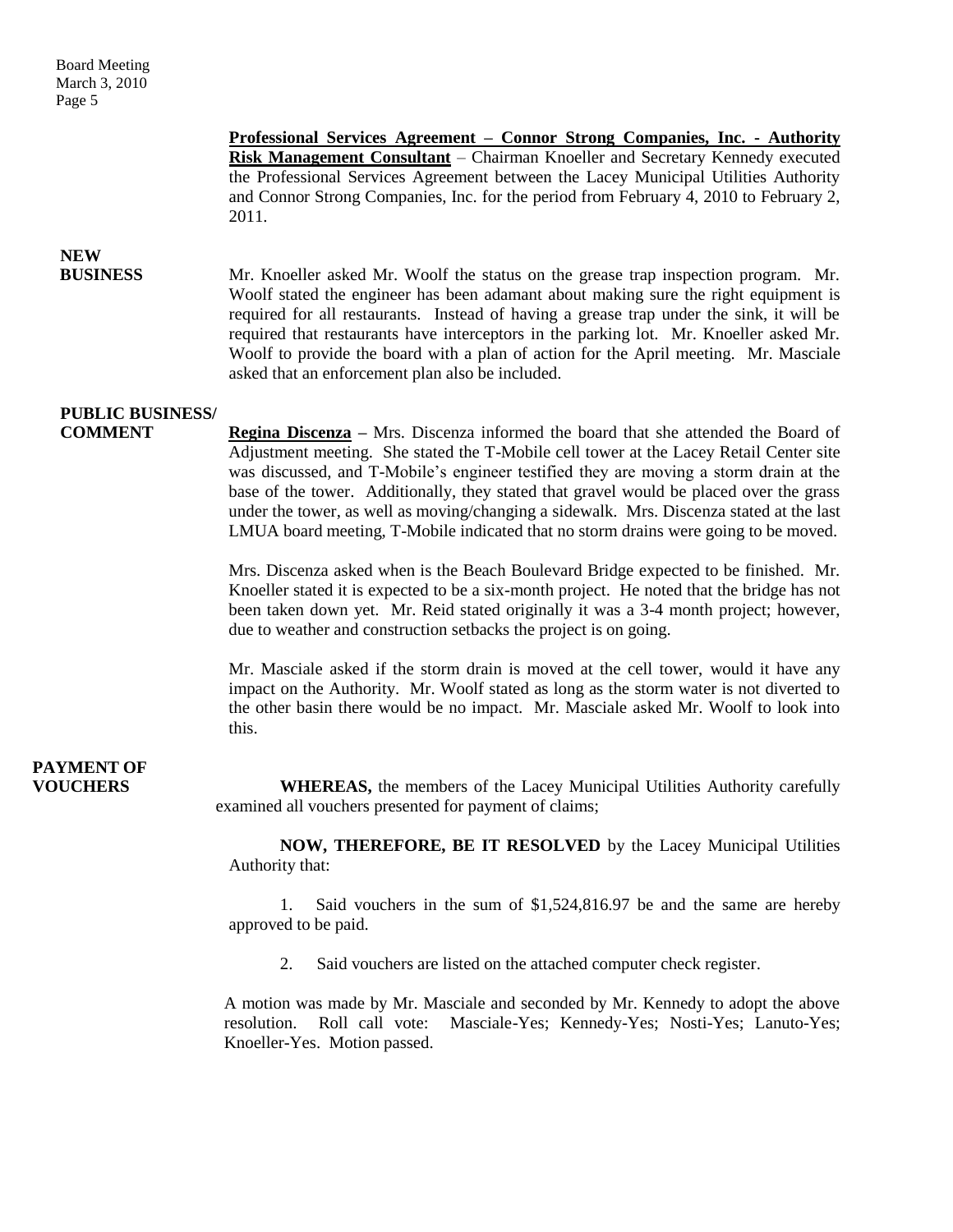Board Meeting March 3, 2010 Page 6

# **CLOSED**

#### **SESSION RESOLUTION**

**WHEREAS,** Section 8 of the Open Public Meetings Act, Chapter 231, Public Law 1975 permits the exclusion of the public from a meeting in certain circumstances;

**WHEREAS**, this public body is of the opinion that such circumstances presently exist.

**NOW, THEREFORE, BE IT RESOLVED** by the Lacey Municipal Utilities Authority, County of Ocean and State of New Jersey as follows:

1. The public shall be excluded from discussion of action upon the hereinafter specified subject matter.

2. The general nature of this closed session concerns contract negotiations.

3. It is anticipated at this time that the above-stated matter will be made public once this matter has been resolved.

4. This resolution shall take effect immediately.

A motion was made by Mr. Masciale and seconded by Mrs. Lanuto to adopt the above resolution. Roll call vote: Unanimously approved.

Separate minutes were kept on the above closed session.

**RE-OPEN**

A motion was made by Mr. Masciale and seconded by Mr. Kennedy to reopen the meeting. Roll call vote: Unanimously approved.

**ADJOURNMENT** There being no further business to discuss, the meeting was adjourned at 7:30 p.m.

Respectfully submitted,

Michele Kennedy Secretary